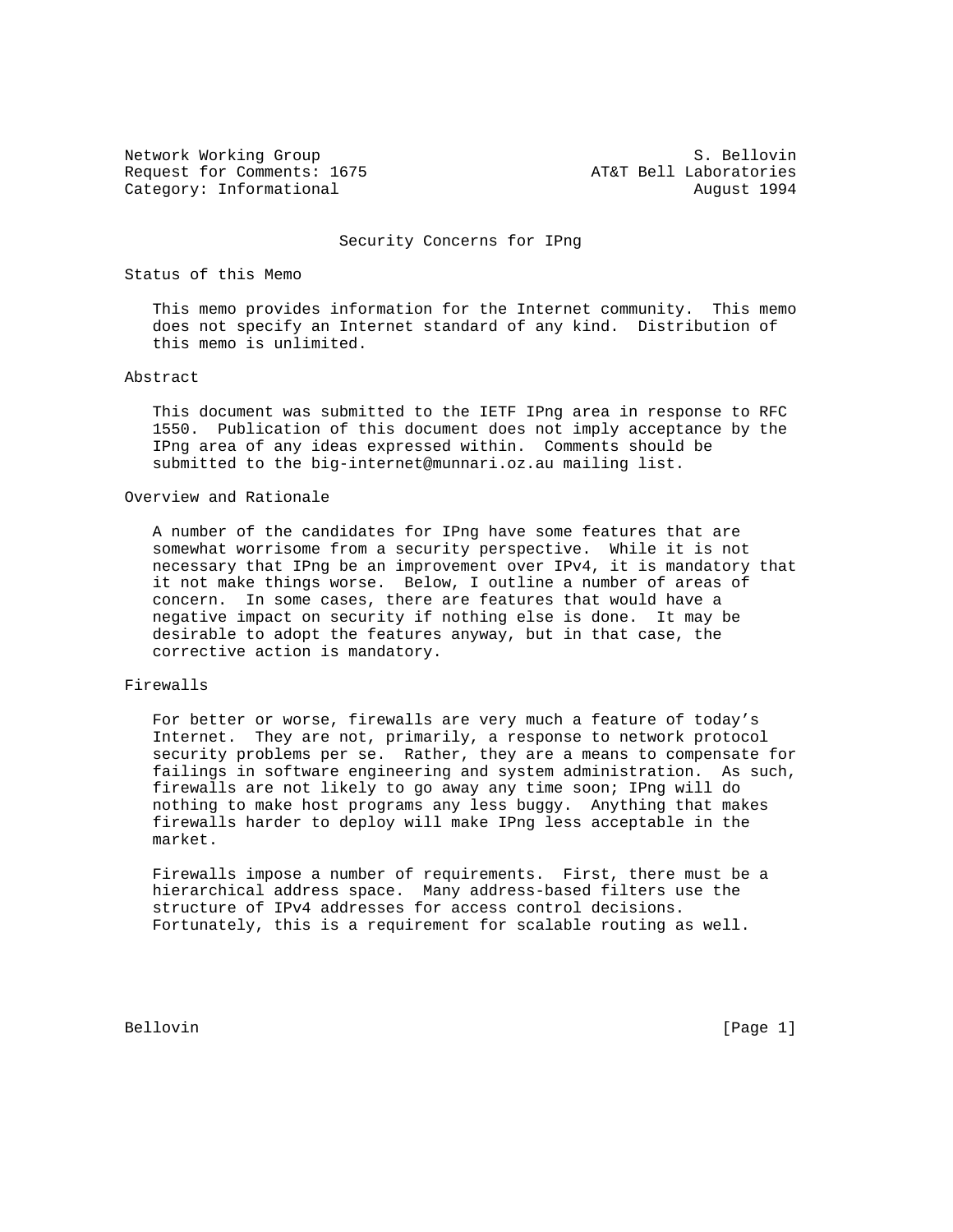Routers, though, only need access to the destination address of the packet. Network-level firewalls often need to check both the source and destination address. A structure that makes it harder to find the source address is a distinct negative.

 There is also a need for access to the transport-level (i.e., the TCP or UDP) header. This may be for the port number field, or for access to various flag bits, notably the ACK bit in the TCP header. This latter field is used to distinguish between incoming and outgoing calls.

 In a different vein, at least one of the possible transition plans uses network-level packet translators [1]. Organizations that use firewalls will need to deploy their own translators to aid in converting their own internal networks. They cannot rely on centrally-located translators intended to serve the entire Internet community. It is thus vital that translators be simple, portable to many common platforms, and cheap -- we do not want to impose too high a financial barrier for converts to IPng.

 By the same token, it is desirable that such translation boxes not be usable for network-layer connection-laundering. It is difficult enough to trace back attacks today; we should not make it harder. (Some brands of terminal servers can be used for laundering. Most sites with such boxes have learned to configure them so that such activities are impossible.) Comprehensive logging is a possible alternative.

 IPAE [1] does not have problems with its translation strategy, as address are (insofar as possible) preserved; it is necessary to avoid any alternative strategies, such as circuit-level translators, that might.

Encryption and Authentication

 A number of people are starting to experiment with IP-level encryption and cryptographic authentication. This trend will (and should) continue. IPng should not make this harder, either intrinsically or by imposing a substantial perforance barrier.

 Encryption can be done with various different granularities: host to host, host to gateway, and gateway to gateway. All of these have their uses; IPng must not rule out any of them. Encapsulation and tunneling strategies are somewhat problematic, as the packet may no longer carry the original source address when it reaches an encrypting gateway. (This may be seen more as a constraint on network topologies. So be it, but we should warn people of the limitation.)

Bellovin [Page 2]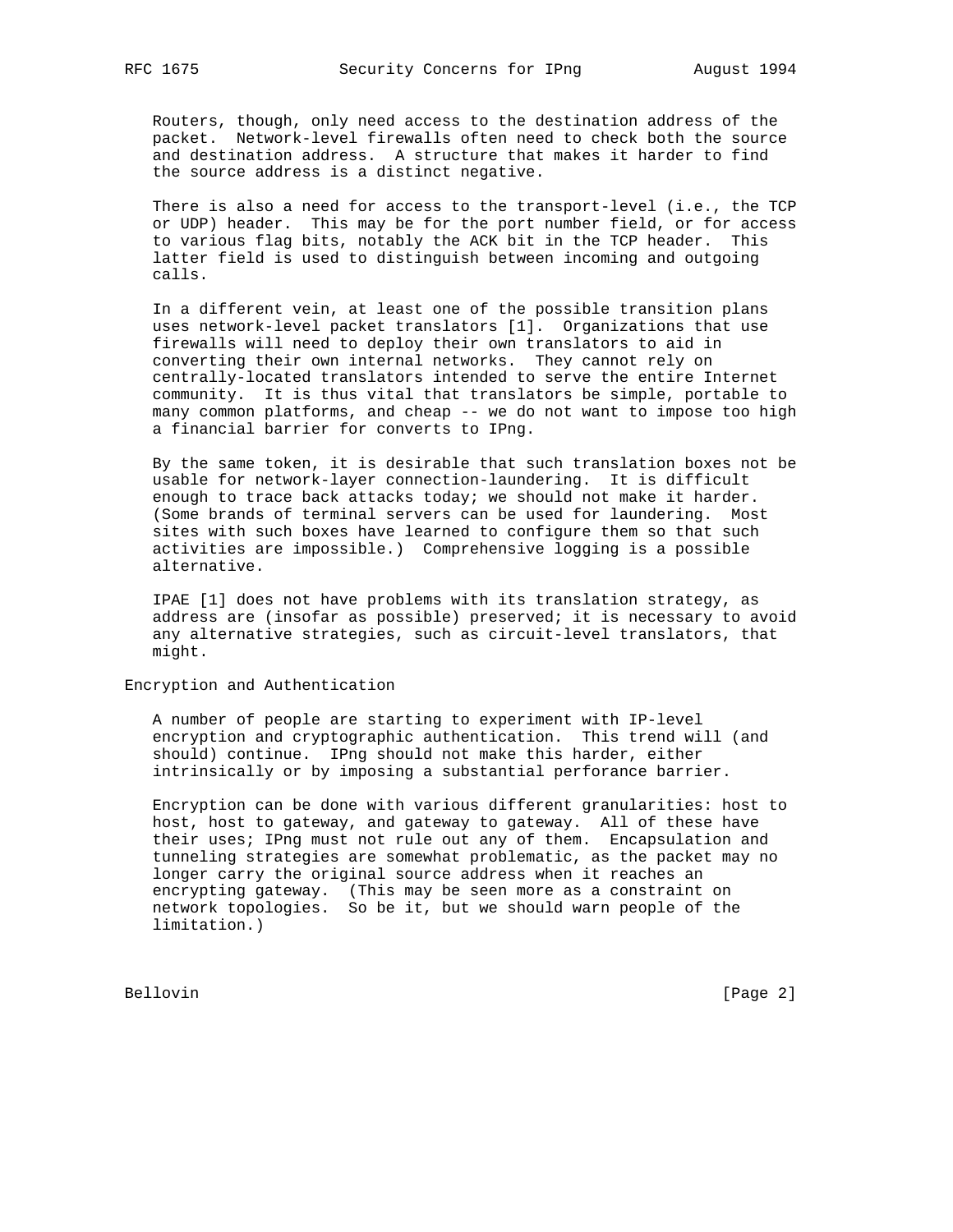Dual-stack approaches, such as in TUBA's transition plan [2], imply multiple addresses for each host. (IPAE has this feature, too.) The encryption and access control infrastructure needs to know about all addresses for a given host, belonging to whichever stack. It should not be possible to bypass authentication or encryption by asking for a different address for the same host.

## Source Routing and Address-based Authentication

 The dominant form of host authentication in today's Internet is address-based. That is, hosts often decide to trust other hosts based on their IP addresses. (Actually, it's worse than that; much authentication is name-based, which opens up new avenues of attack. But if an attacker can spoof an IP address, there's no need to attack the name service.) To the extent that it does work, address-based authentication relies on the implied accuracy of the return route. That is, though it is easy to inject packets with a false source address, replies will generally follow the usual routing patterns, and be sent to the real host with that address. This frustrates most, though not all, attempts at impersonation.

 Problems can arise if source-routing is used. A source route, which must be reversed for reply packets, overrides the usual routing mechanism, and hence destroys the security of address-based authentication. For this reason, many organizations disable source routing, at least at their border routers.

 One candidate IPng -- SIPP -- includes source-routing as an important component. To the extent this is used, it is a breaks address-based authentication. This may not be bad; in fact, it is probably good. But it is vital that a more secure cryptographic authentication protocol be defined and deployed before any substantial cutover to source routing, if SIPP is adopted.

# Accounting

 An significant part of the world wishes to do usage-sensitive accounting. This may be for billing, or it may simply be to accomodate quality-of-service requests. Either way, definitive knowledge of the relevant address fields is needed. To accomodate this, IPng should have a non-intrusive packet authentication mechanism. By "non-intrusive", I mean that it should (a) present little or no load to intermediate hops that do not need to do authentication; (b) be deletable (if desired) by the border gateways, and (c) be ignorable by end-systems or billing systems to which it is not relevant.

Bellovin [Page 3]